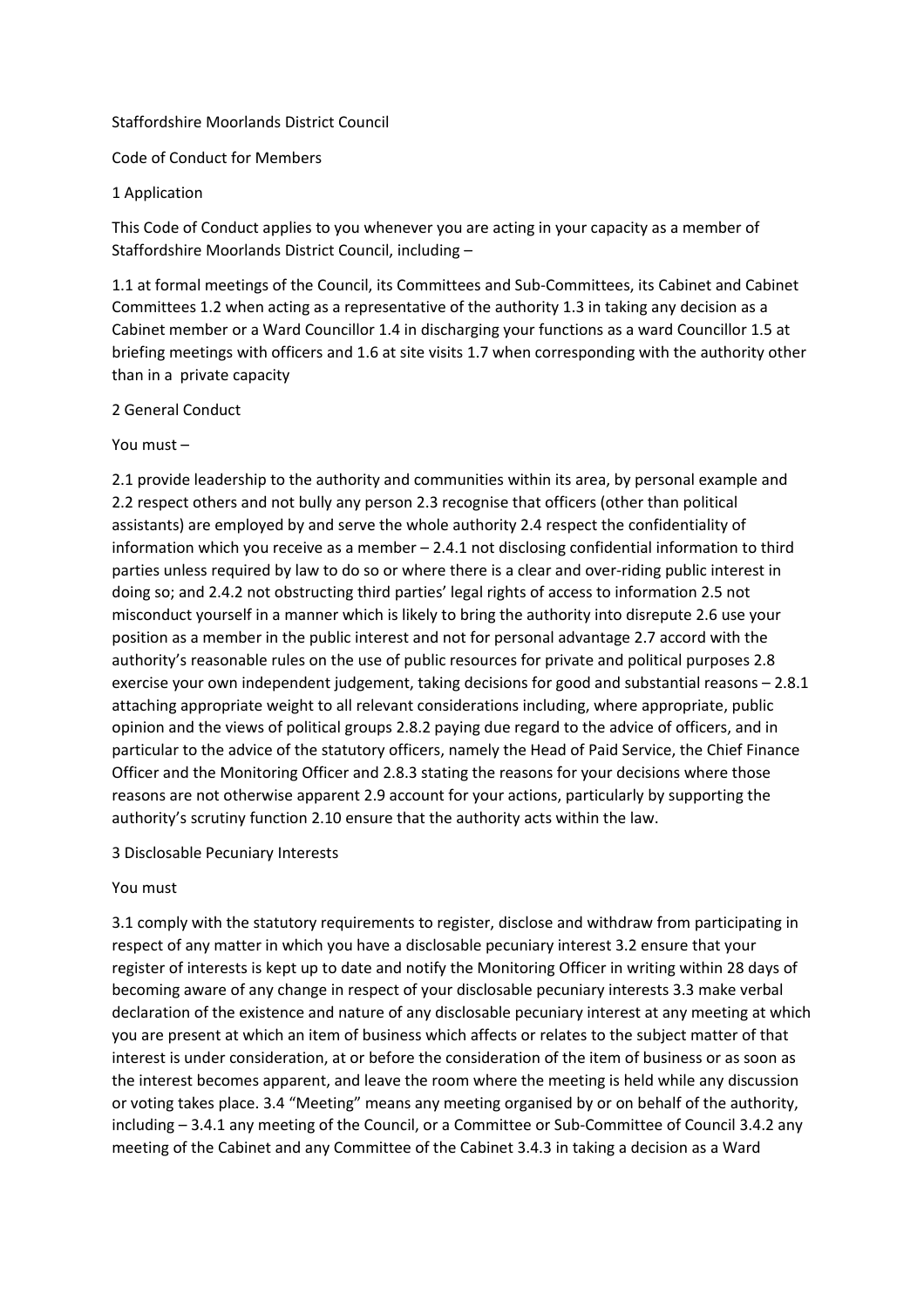Councillor or as a Member of the Cabinet 3.4.4 at any briefing by officers; and 3.4.5 at any site visit to do with business of the authority

## 4 Other Interests

4.1 In addition to the requirements of Paragraph 3, if you attend a meeting at which any item of business is to be considered, and you are aware that you have an interest in that item which may or may not be entered in your register of interests, you must make verbal declaration of the existence and nature of that interest at or before the consideration of the item of business or as soon as the interest becomes apparent. 4.2 You have an interest, as referred to at 4.1 above, in an item of business of your authority where – 4.2.1 a decision in relation to that business might reasonably be regarded as affecting the well-being or financial standing of you or a member of your family or a person with whom you have a close association to a greater extent than it would affect the majority of the Council Tax payers, ratepayers or inhabitants of the ward or electoral area for which you have been elected or otherwise of the authority's administrative area, or 4.2.2 it relates to or is likely to affect any of the interests listed in the Table in the Appendix to this Code, but in respect of a member of your family (other than a "relevant person") or a person with whom you have a close association, or 4.2.3 it relates to an interest (other than a Disclosable Pecuniary Interest) entered in your register of interests, and that interest is not a disclosable pecuniary interest. 4.3 Where you have an interest in accordance with 4.1 and 4.2 above then you must consider whether the nature of that interest is so significant that you should withdraw from participating in respect of the matter relating to that interest.

## 5 Gifts and Hospitality

5.1 You must, within 28 days of receipt, notify the Monitoring Officer in writing of any gift, benefit or hospitality with a value in excess of £25 which you have accepted as a member from any person or body other than the authority. 5.2 The Monitoring Officer will place your notification on a public register of gifts and hospitality. 5.3 This duty to notify the Monitoring Officer does not apply where the gift, benefit or hospitality comes within any description approved by the authority for this purpose.

# Appendix

Disclosable Pecuniary Interests

The duties to register, disclose and not to participate in respect of any matter in which a member has a Disclosable Pecuniary Interest are set out in Chapter 7 of the Localism Act 2011.

Disclosable pecuniary interests are defined in the Relevant Authorities (Disclosable Pecuniary Interests) Regulations 2012 as follows –

Interest Prescribed description Employment, office, trade, profession or vocation Any employment, office, trade, profession or vocation carried on for profit or gain.

Sponsorship Any payment or provision of any other financial benefit (other than from the relevant authority) made or provided within the relevant period in respect of any expenses incurred by M in carrying out duties as a member, or towards the election expenses of M. This includes any payment or financial benefit from a trade union within the meaning of the Trade Union and Labour Relations (Consolidation) Act 1992).